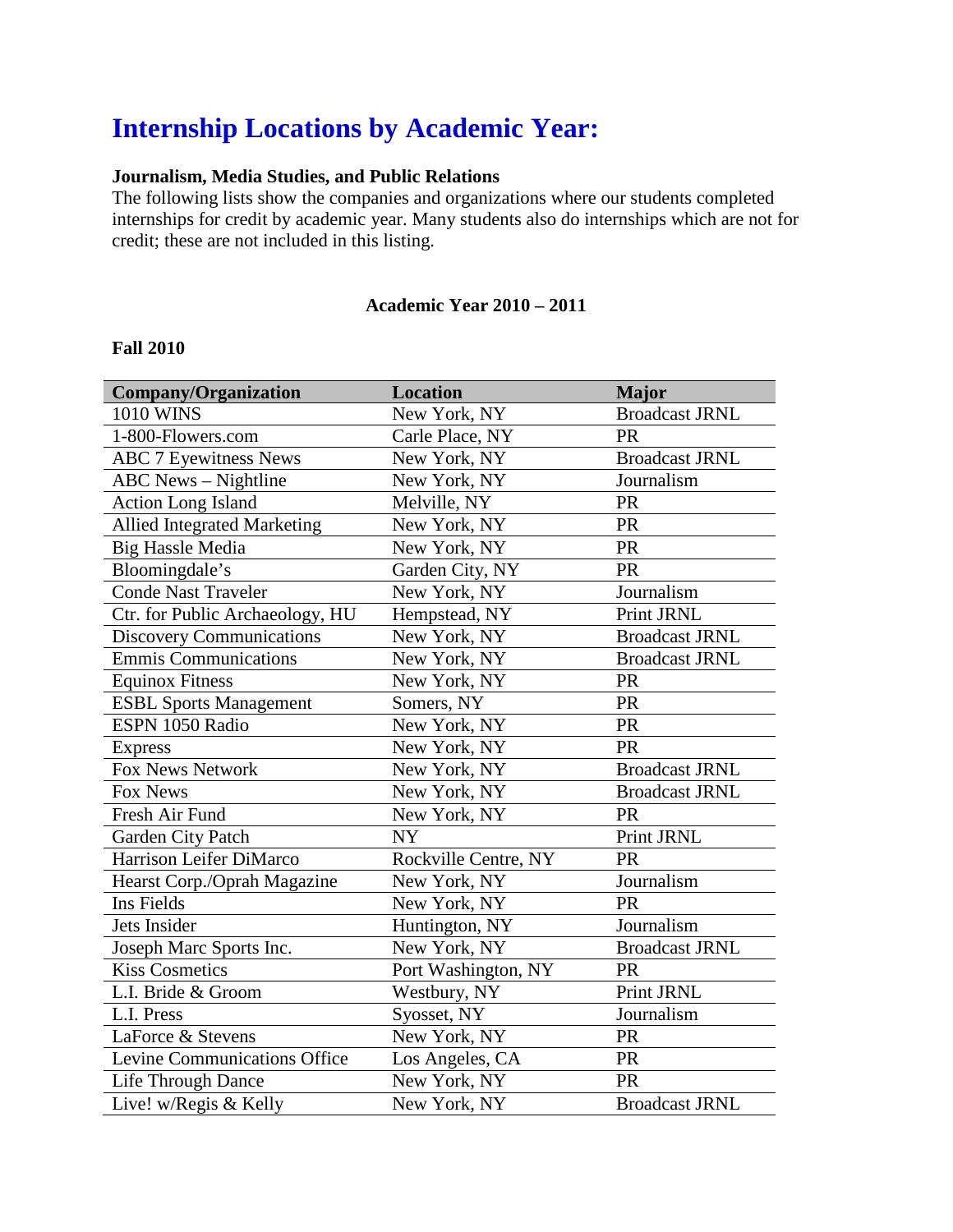| <b>Company/Organization</b>     | <b>Location</b> | <b>Major</b>          |
|---------------------------------|-----------------|-----------------------|
| Meredith Corp.                  | New York, NY    | Print JRNL            |
| <b>MSG Varsity</b>              | New York, NY    | <b>Broadcast JRNL</b> |
| <b>MSG Varsity</b>              | Woodbury, NY    | <b>Broadcast JRNL</b> |
| <b>MSG Varsity</b>              | Woodbury, NY    | <b>Broadcast JRNL</b> |
| <b>MSG Varsity</b>              | Woodbury, NY    | <b>Broadcast JRNL</b> |
| Nassau-Suffolk Hospital Council | Hauppauge, NY   | <b>PR</b>             |
| NBC Universal-The Maury Show    | New Haven, CT   | <b>Broadcast JRNL</b> |
| News 12 L.I.                    | Woodbury, NY    | <b>Broadcast JRNL</b> |
| Newsday                         | Melville, NY    | Print JRNL            |
| Niche Media, LLC                | New York, NY    | Print JRNL            |
| Nickelodeon Networks            | New York, NY    | <b>PR</b>             |
| Patch.com                       | New York, NY    | <b>Broadcast JRNL</b> |
| <b>Regional News Network</b>    | Rye Brook, NY   | <b>Broadcast JRNL</b> |
| Self Magazine                   | New York, NY    | Print JRNL            |
| Sony Music Entertainment        | New York, NY    | Print JRNL            |
| The Chamber Group               | New York, NY    | <b>Broadcast JRNL</b> |
| <b>TK Public Relations</b>      | Greer, SC       | <b>PR</b>             |
| VH1                             | New York, NY    | <b>Broadcast JRNL</b> |
| WABC-TV                         | New York, NY    | <b>Broadcast JRNL</b> |
| <b>WCBS 880 AM</b>              | New York, NY    | <b>Broadcast JRNL</b> |
| WCBS-TV                         | New York, NY    | <b>Broadcast JRNL</b> |
| WCBS-TV                         | New York, NY    | <b>Broadcast JRNL</b> |
| <b>Westwood One Sports</b>      | New York, NY    | <b>Broadcast JRNL</b> |
| WRXP                            | New York, NY    | <b>Broadcast JRNL</b> |

## **Spring 2011**

| <b>Company/Organization</b>    | <b>Location</b>   | <b>Major</b>          |
|--------------------------------|-------------------|-----------------------|
| 1-800-Flowers                  | Carle Place, NY   | <b>PR</b>             |
| 92.3 Now WXRK-FM               | New York, NY      | <b>Broadcast JRNL</b> |
| <b>ABC</b> News                | New York, NY      | <b>Broadcast JRNL</b> |
| <b>ABC World News w/Diane</b>  | New York, NY      | <b>Broadcast JRNL</b> |
| Sawyer                         |                   |                       |
| Allure Magazine/Conde Nast     | New York, NY      | Print JRNL            |
| Be The Media                   | New Hyde Park, NY | Journalism            |
| <b>Bleacher Report</b>         | San Francisco, CA | Journalism            |
| <b>Bliss PR</b>                | New York, NY      | <b>PR</b>             |
| <b>CBS</b> News                | New York, NY      | <b>Broadcast JRNL</b> |
| <b>CBS</b>                     | New York, NY      | <b>PR</b>             |
| <b>Coburn Communication</b>    | New York, NY      | <b>PR</b>             |
| Columbia Records               | New York, NY      | <b>PR</b>             |
| <b>Conde Nast Publications</b> | New York, NY      | <b>Print JRNL</b>     |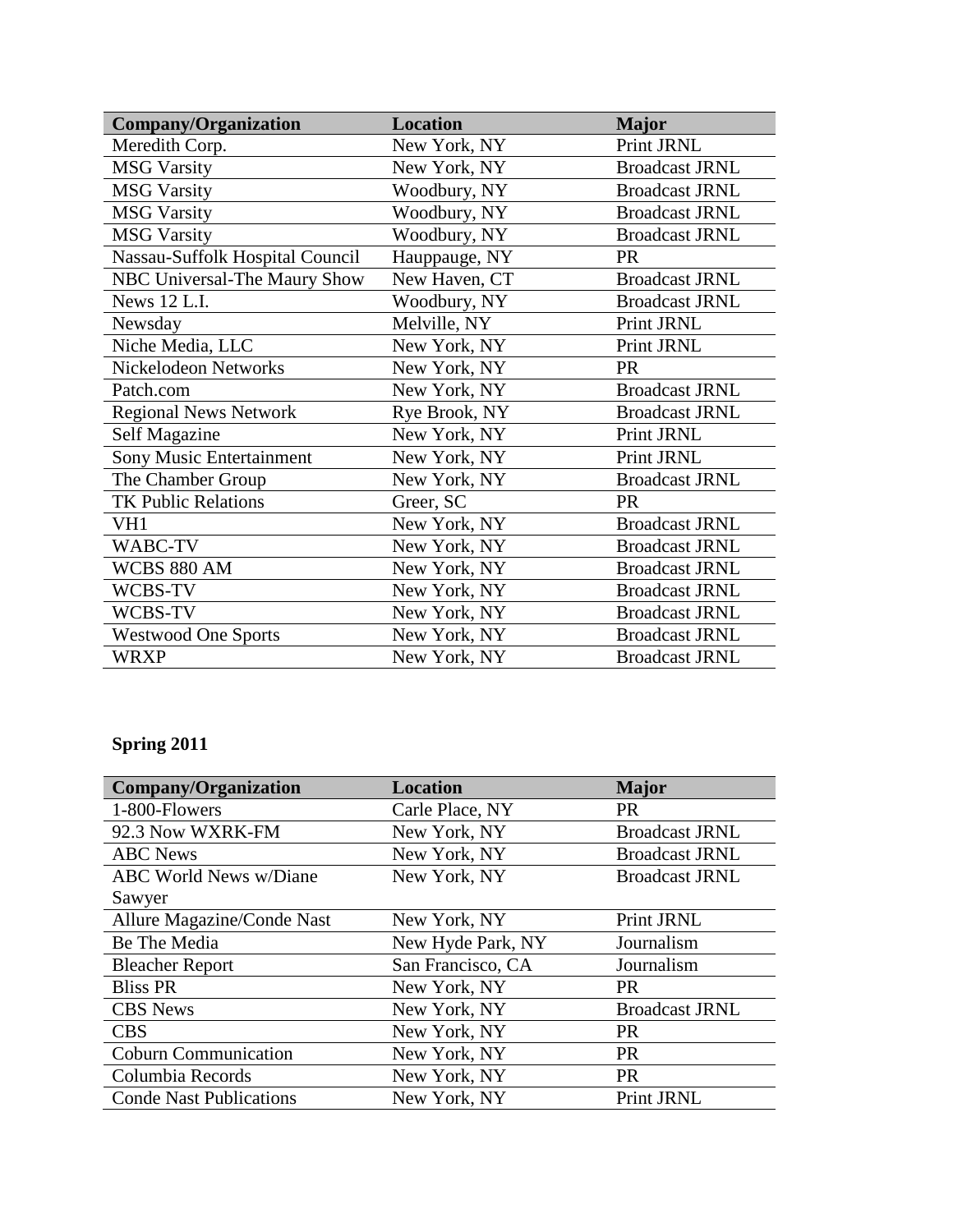| <b>Company/Organization</b>         | <b>Location</b>   | <b>Major</b>          |
|-------------------------------------|-------------------|-----------------------|
| Cox Media Group                     | West Babylon, NY  | <b>Broadcast JRNL</b> |
| d <sub>2</sub> Publicity            | New York, NY      | <b>PR</b>             |
| <b>DeVries Public Relations</b>     | New York, NY      | <b>PR</b>             |
| <b>DeVries Public Relations</b>     | New York, NY      | <b>PR</b>             |
| E-BOOST                             | New York, NY      | <b>PR</b>             |
| Emmis Communication Corp.           | New York, NY      | <b>PR</b>             |
| <b>Entertainment Fusion Group</b>   | New York, NY      | <b>PR</b>             |
| <b>Food Network</b>                 | New York, NY      | <b>PR</b>             |
| Fox Business                        | New York, NY      | <b>Broadcast JRNL</b> |
| Fox Channel                         | New York, NY      | <b>Broadcast JRNL</b> |
| Fuse TV                             | New York, NY      | <b>Broadcast JRNL</b> |
| <b>FUSE-TV</b>                      | New York, NY      | <b>Broadcast JRNL</b> |
| <b>Girl Scouts of Nassau County</b> | Garden City, NY   | <b>PR</b>             |
| Harper's Bazaar - Hearst Corp.      | New York, NY      | Print JRNL            |
| Hartman Group                       | New York, NY      | <b>PR</b>             |
| Hearst Corp.                        | New York, NY      | Journalism            |
| Herald Comm. Newspapers             | Garden City, NY   | Print JRNL            |
| Hofstra News Network, HU            | Hempstead, NY     | <b>Broadcast JRNL</b> |
| Hofstra Today, HU                   | Hempstead, NY     | <b>Broadcast JRNL</b> |
| Hofstra Today, HU                   | Hempstead, NY     | <b>Broadcast JRNL</b> |
| Hofstra Today, HU                   | Hempstead, NY     | <b>Broadcast JRNL</b> |
| Hurriyet Publishing, Inc.           | New York, NY      | <b>Broadcast JRNL</b> |
| <b>IMM</b> Interactive              | Woodbury, NY      | <b>PR</b>             |
| <b>Interfaith Nutrition Network</b> | Hempstead, NY     | <b>PR</b>             |
| <b>International Emmys</b>          | New York, NY      | <b>MASS</b>           |
| Ironic Music Booking Agency         | Salisbury, MA     | Print JRNL            |
| iVillage                            | New York, NY      | <b>PR</b>             |
| Janine Gordon Assoc.                | New York, NY      | <b>PR</b>             |
| <b>JVC</b> Broadcasting             | Ronkonkoma, NY    | <b>Broadcast JRNL</b> |
| Kahn Travel Communication           | Rockville Ctr, NY | <b>PR</b>             |
| <b>KJOY</b>                         | Farmingdale, NY   | <b>Broadcast JRNL</b> |
| <b>Krupp Kommunications</b>         | New York, NY      | <b>PR</b>             |
| L. I. Report, HU                    | Hempstead, NY     | Journalism            |
| La Perla Fashions                   | New York, NY      | <b>PR</b>             |
| <b>Laser Cosmetica</b>              | New York, NY      | <b>PR</b>             |
| Long Island Report, HU              | Hempstead, NY     | Journalism            |
| <b>Madison Square Garden</b>        | New York, NY      | <b>Broadcast JRNL</b> |
| <b>Manhattan Center Studios</b>     | New York, NY      | <b>PR</b>             |
| MJW Media, Inc.                     | Garden City, NY   | <b>PR</b>             |
| MSG Media                           | New York, NY      | <b>Broadcast JRNL</b> |
| <b>MTV Networks</b>                 | New York, NY      | <b>Broadcast JRNL</b> |
| <b>MTV Networks</b>                 | New York, NY      | <b>Broadcast JRNL</b> |
| MTV News & Documentaries            | New York, NY      | <b>Broadcast JRNL</b> |
| <b>MTV Radio</b>                    | New York, NY      | <b>Broadcast JRNL</b> |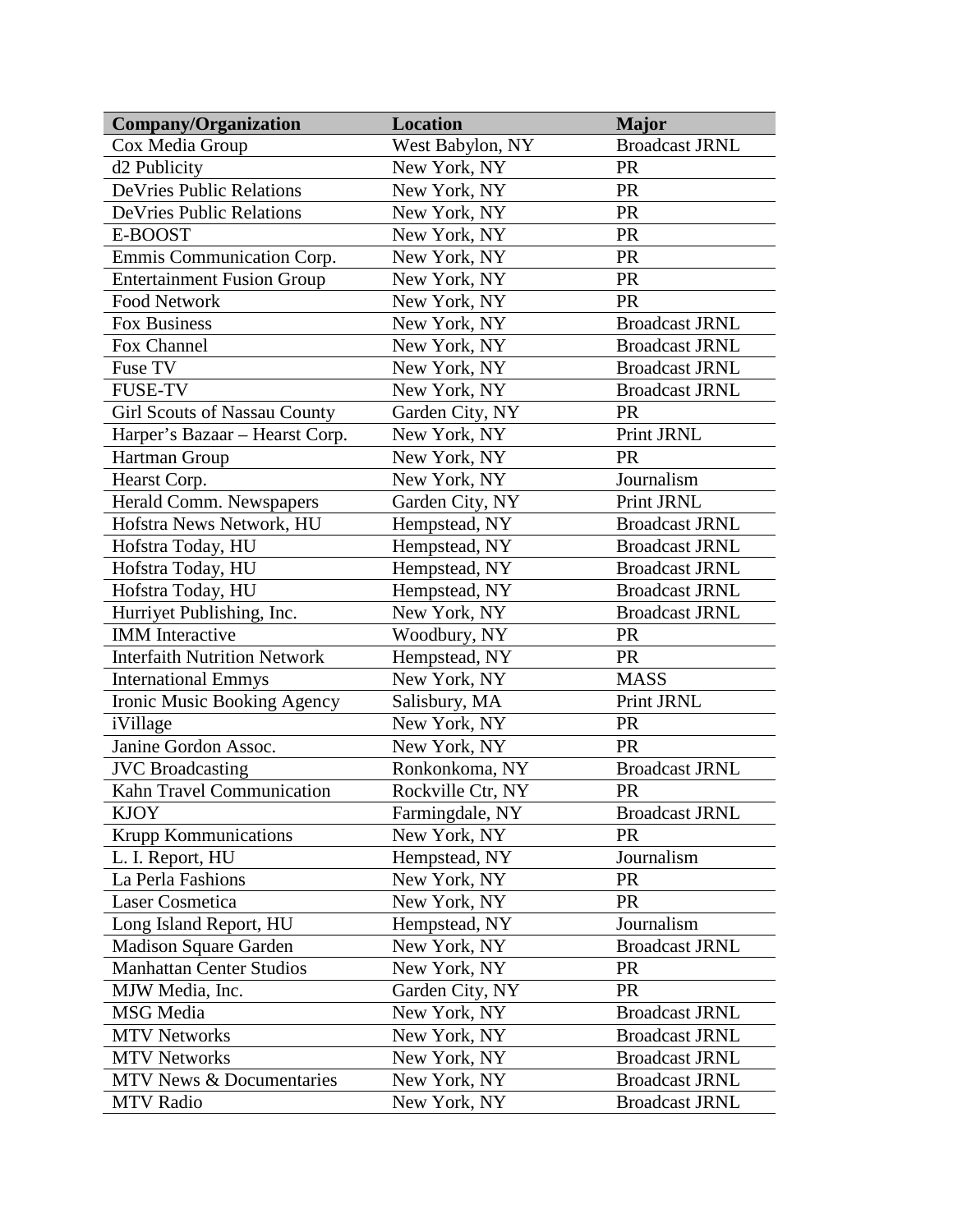| <b>Company/Organization</b>     | <b>Location</b> | <b>Major</b>          |
|---------------------------------|-----------------|-----------------------|
| <b>Nassau Coalition Against</b> | <b>NY</b>       | <b>PR</b>             |
| <b>Domestic Violence</b>        |                 |                       |
| News 12 - Interactive           | Woodbury, NY    | Journalism            |
| News 12 L.I.                    | Woodbury, NY    | <b>Broadcast JRNL</b> |
| <b>News 12 L.I.</b>             | Woodbury, NY    | <b>Broadcast JRNL</b> |
| News 12 L.I.                    | Woodbury, NY    | <b>Broadcast JRNL</b> |
| News 12 L.I.                    | Woodbury, NY    | <b>Broadcast JRNL</b> |
| <b>News 12 L.I.</b>             | Woodbury, NY    | <b>Broadcast JRNL</b> |
| Newsday                         | Melville, NY    | Print JRNL            |
| Newsday                         | Melville, NY    | Print JRNL            |
| <b>NML</b> International        | New York, NY    | <b>PR</b>             |
| NY 1 News                       | New York, NY    | <b>Broadcast JRNL</b> |
| <b>NY Daily News</b>            | New York, NY    | <b>PR</b>             |
| NY Emmy Awards                  | New York, NY    | PR                    |
| <b>NYSE</b> Euroxt              | New York, NY    | PR                    |
| Oasis Children                  | Brooklyn, NY    | <b>PR</b>             |
| <b>Park Slope Productions</b>   | New York, NY    | <b>Broadcast JRNL</b> |
| Patch.com,                      | Levittown, NY   | Print JRNL            |
| <b>Popular Mechanics</b>        | New York, NY    | Print JRNL            |
| Quinn & Co.                     | New York, NY    | <b>PR</b>             |
| Seventeen Magazine              | New York, NY    | Print JRNL            |
| Seventeen Magazine              | New York, NY    | Print JRNL            |
| Seventeen.com                   | New York, NY    | Journalism            |
| Sirius XM                       | New York, NY    | <b>Broadcast JRNL</b> |
| <b>Sports Fans Coalition</b>    | Washington, DC  | Print JRNL            |
| SportsNet NY                    | New York, NY    | <b>Broadcast JRNL</b> |
| The Britto Agency               | New York, NY    | Berman                |
| The Door                        | New York, NY    | <b>PR</b>             |
| The Early Years Institute       | Plainview, NY   | <b>PR</b>             |
| The Knot                        | New York, NY    | <b>PR</b>             |
| The Untz                        | Vallejo, CA     | Print JRNL            |
| Tracy Paul & Co., Inc.          | New York, NY    | Print JRNL            |
| Vice Magazine                   | Brooklyn, NY    | Print JRNL            |
| Vogue                           | New York, NY    | <b>PR</b>             |
| <b>WABC-TV Eyewitness News</b>  | New York, NY    | <b>Broadcast JRNL</b> |
| WABC-TV                         | New York, NY    | <b>Broadcast JRNL</b> |
| <b>WFAN 660</b>                 | New York, NY    | <b>Broadcast JRNL</b> |
| Women's Health Magazine         | New York, NY    | Journalism            |
| Zaab Tech.                      | Farmingdale, NY | <b>PR</b>             |
| Zimmerman Edelson               | Great Neck, NY  | <b>PR</b>             |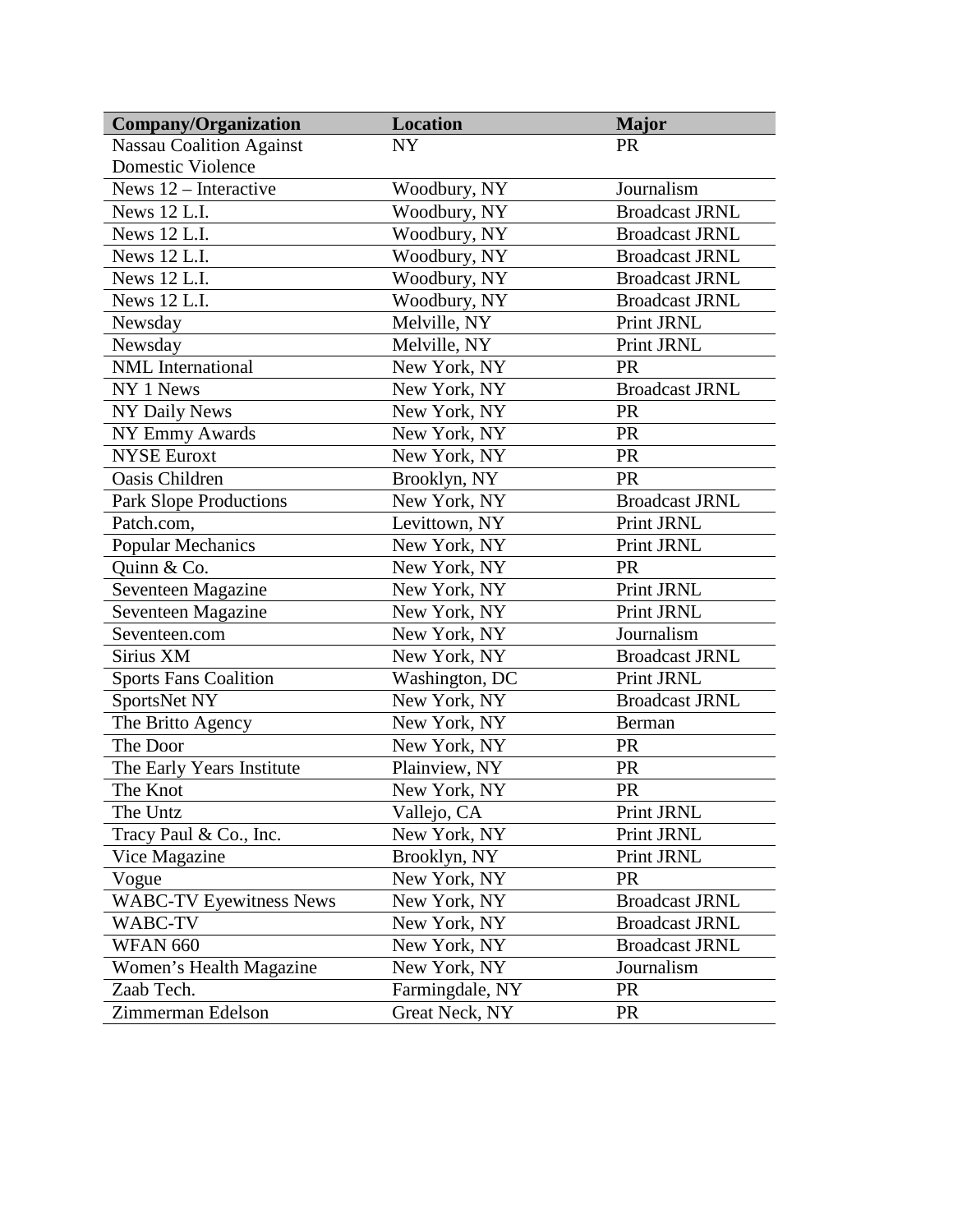## **Summer 2011**

| <b>Company/Organization</b>          | <b>Location</b>               | <b>Major</b>          |
|--------------------------------------|-------------------------------|-----------------------|
| 1-800-Flowers.com                    | Carle Place, NY               | <b>PR</b>             |
| 1-800-Flowers.com                    | Carle Place, NY               | <b>PR</b>             |
| <b>Adam Friedman Associates</b>      | New York, NY                  | <b>PR</b>             |
| <b>AHRC Nassau</b>                   | Brookville, NY                | PR                    |
| Always a Bridesmaid                  | New York, NY                  | <b>PR</b>             |
| Arirang TV                           | Seoul, Korea                  | <b>Broadcast JRNL</b> |
| <b>BML Public Relations</b>          | Montclair, NJ                 | PR                    |
| Caryn Kaufman Communications         | Bridgeport, CT                | <b>PR</b>             |
| <b>CJP</b> Communication             | Fairfield, CT                 | <b>PR</b>             |
| <b>Clear Channel Communications</b>  | New York, NY                  | <b>Broadcast JRNL</b> |
| Coma/Traumatic Brain Injury          | Farm.,NY                      | <b>PR</b>             |
| Recovery                             |                               |                       |
| Dera, Raslan, & Campion              | New York, NY                  | <b>PR</b>             |
| <b>Downtown Business Association</b> | Escondido, CA                 | <b>PR</b>             |
| Early Years Institute                | Plainview, NY                 | <b>PR</b>             |
| Elvis Duran/Z100/Clear Channel       | New York, NY                  | <b>Broadcast JRNL</b> |
| <b>ESPN New York</b>                 | New York, NY                  | <b>Broadcast JRNL</b> |
| Fair Media Council                   | Bethpage, NY                  | <b>PR</b>             |
| <b>Fashion Center BID</b>            | New York, NY                  | <b>PR</b>             |
| Frost & Sullivan                     | Rockville Center, NY          | <b>PR</b>             |
| Gatehouse Media                      | Marshfield, MA                | Journalism            |
| Gotham Lasik Vision & Skincare       | New York, NY                  | <b>PR</b>             |
| <b>Greencard Pictures</b>            | New York, NY                  | <b>PR</b>             |
| Hearst                               | New York, NY                  | Journalism            |
| Howard County Gen. Hospital          | Columbia, MD                  | <b>PR</b>             |
| Hunter PR                            | New York, NY                  | <b>PR</b>             |
| <b>Ignition PR</b>                   | Creskill, NJ                  | <b>PR</b>             |
| Jet Set Events, Inc.                 | New York, NY                  | <b>PR</b>             |
| <b>JVC</b> Broadcasting              | Ronkonkoma, NY                | <b>Broadcast JRNL</b> |
| <b>JVC</b> Broadcasting              | Ronkonkoma, NY                | <b>Broadcast JRNL</b> |
| L.I. Herald                          | Garden City, NY               | Journalism            |
| L.I. Lizards/Major League            | <b>Huntington Station, NY</b> | <b>PR</b>             |
| Lacrosse                             |                               |                       |
| Lear Amex                            | Nahariya, Israel              | <b>PR</b>             |
| Lifetime Brands, Inc.                | Garden City, NY               | <b>PR</b>             |
| <b>Limited Brands</b>                | New York, NY                  | <b>PR</b>             |
| Madison Sq. Garden                   | New York, NY                  | <b>Broadcast JRNL</b> |
| <b>Maxim Magazine</b>                | New York, NY                  | <b>PR</b>             |
| Metropolitan Council on Jewish       | New York, NY                  | Journalism            |
| Poverty                              |                               |                       |
| Mid-American Productions             | New York, NY                  | <b>PR</b>             |
| <b>MTV Networks</b>                  | New York, NY                  | <b>Broadcast JRNL</b> |